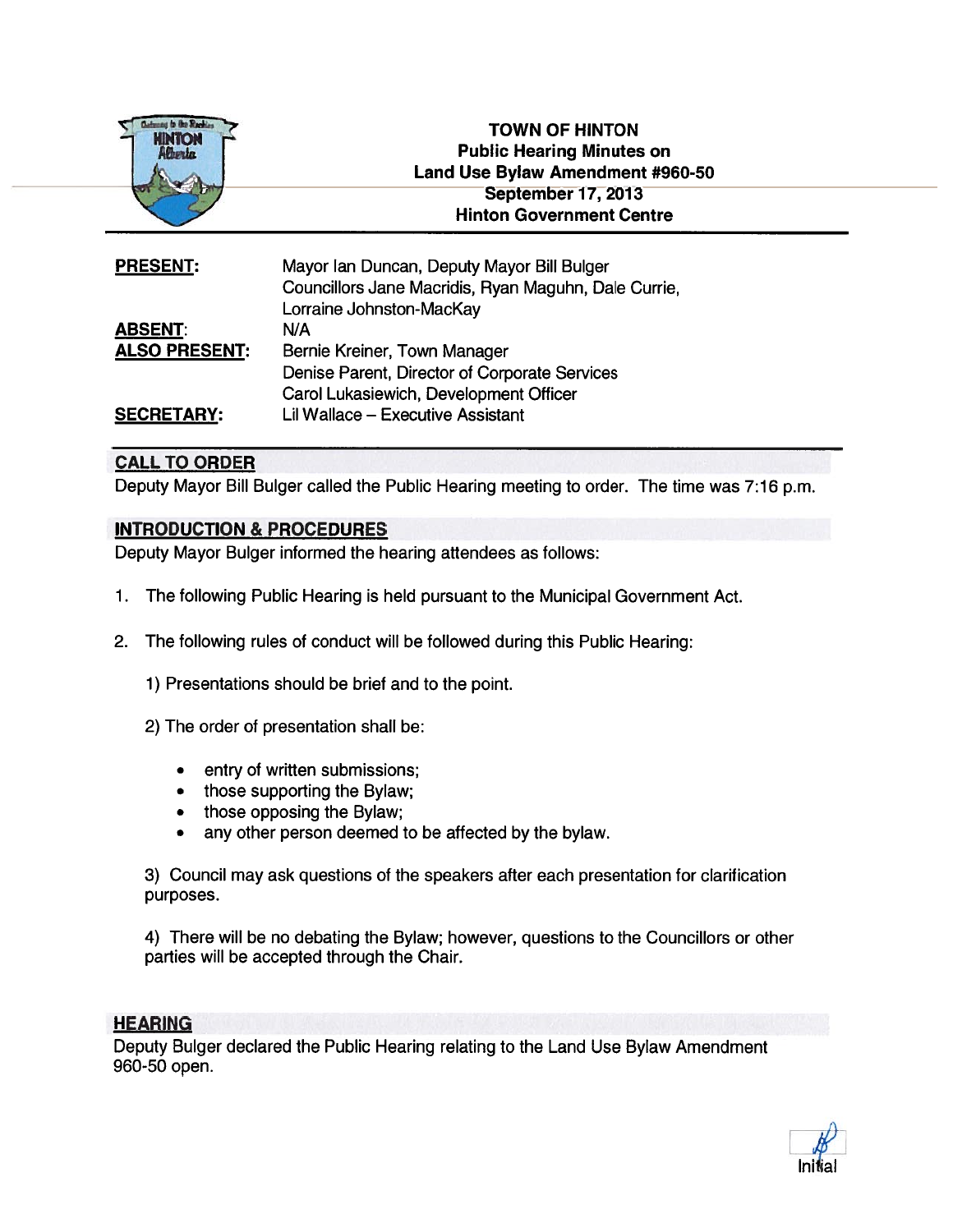> Denise Parent, Director of Corporate Services, informed that the purpose of the proposed Bylaw 960-50 is to amend the Land Use Bylaw as follows:

234 Baker Street; Lot 1CSR, Block 4, Plan 8222515 FROM: CS-Community Services District TO: R1C - Single Family Residential (Class C) District R3 - Medium Density Multiple Family Residential District R4 - High Density Multiple Family Residential District PR - Parks and Recreation District

as shown on the Schedule "A" attached to the agenda package.

First reading was given to Bylaw 960-50 on August 20, 2013.

Notice of this Public Hearing was advertised in The Hinton Voice on September 5 and September 12, 2013.

The following written comments have been received to date:

- a) Report from the Development Officer; and
- b) Letter dated September 8, 2013 from Aaron Cherman.

Deputy Mayor Bulger enquired:

a) Are there any late written submissions relating to the Bylaw? No

b) Is there anyone who supports the Bylaw and wishes to speak? No

c) Is there anyone who opposes the Bylaw and wishes to speak?

Mrs. Tanya Nodder, who lives across from 234 Baker Street, had the following comments:

- where is the highest need? Administration advised that based on the integrated housing strategy, and survey and workshops conducted, the greatest demand is rental in high to medium density form; dense single family housing; seniors and accessibilitychallenged citizens.

- it is alarming to her to have R-3 and R-4 districts right across from her home. She is hoping not to have high density in her neighborhood; agrees the town needs smaller homes, affordable places, and R-3 is too much; the plan needs to be re-looked at; asked council not to approve as it stands; doesn't want cement walkway; Baker Street is not <sup>a</sup> feeder street and is congested with vehicles; stated this plan won't work because there are <sup>a</sup> lot of people, <sup>a</sup> lot of vehicles and Baker Street can't suppor<sup>t</sup> that.

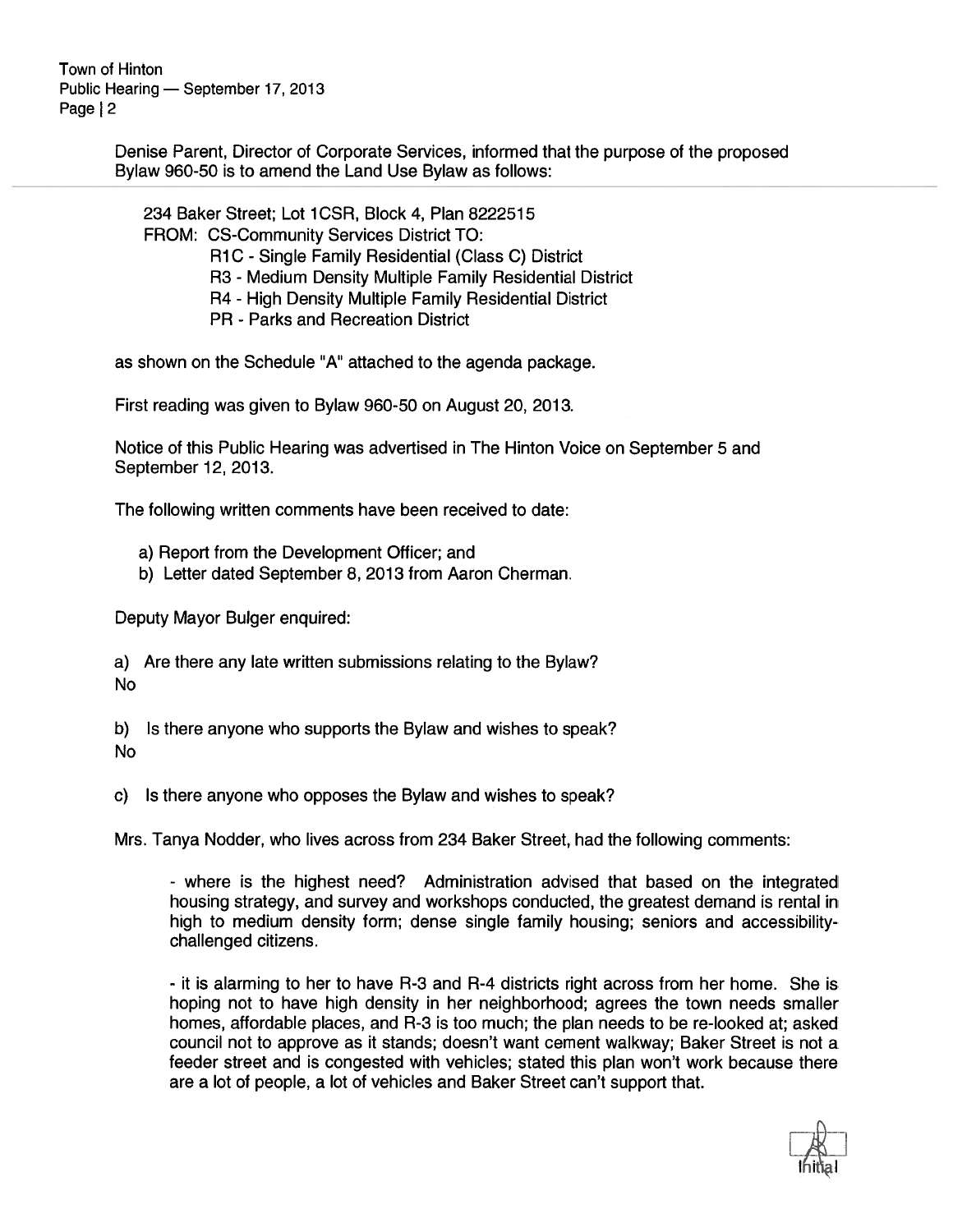- feels places like Canmore need to subsidize but doesn't believe Hinton needs to.

-asked council to reconsider the high density stating there would be too many people in that space; will need school in that zone if there are that many people; reiterated drawing council's attention that Baker Street was not built as <sup>a</sup> feeder street; parking is extremely difficult.

-suggested that the reserve go around the back to where the trees are; parks should be in the whole back, just not in the ditch; this needs to be reconsidered.

- would like <sup>a</sup> street from Mauer Drive and enquired if any of the councilors have spoken to people? The Deputy Mayor explained councillor's process once something goes to the public hearing process.

Councillor Maguyn asked Mrs. Nodder, since he had previously lived in that area, and heard her previous comments about the Mary Reimer par<sup>k</sup> space - what is not desirable about Mary Reimer Park? Mrs. Nodder indicated she doesn't like sports going on, rodeos going on, kids kicking balls, very windy and no trees, doesn't like cement walkway and she prefers the bush and forest to walk in; concerned about losing more green space.

Mike Csaba, who lives on Maurer Drive, had the following comments:

- questioned that since the private land owner dictates the prices charged and not the Town, how can the Town control the amount of rent and say it will be "low income"?

- agrees with need to develop this land; problem is sees as investment for community but to refer as low income with everything being pu<sup>t</sup> into it,

- already sees lots of traffic on Baker Street; might want to see <sup>a</sup> street in the middle and then develop around it; when he wanted to develop the land, he was told <sup>a</sup> street had to go in the middle, sees <sup>a</sup> difference when the Town owns the land.

- R4 with access onto Maurer Drive is too many units; have to consider green space.

- has no problem with development, Happy Creek development is very nice looking but cautioned council to be very aware of how things are developed and Habitat for Humanity can say whatever they want; this development will deteriorate the neighborhood; As an adjacent land owner, it concerns him to pu<sup>t</sup> in rental units; letter he received states there would be no frills in order to to keep low income; he wants nice looking buildings.

- traffic volume is <sup>a</sup> big concern with lots of traffic coming onto Maurer from East River Road; traffic, drives fairly fast; there are slope concerns and don't have the site lines on that road; concerns him as <sup>a</sup> paren<sup>t</sup> with the way that people drive;

- there are better ways to develop the lands than what is presented so he is against what is proposed.

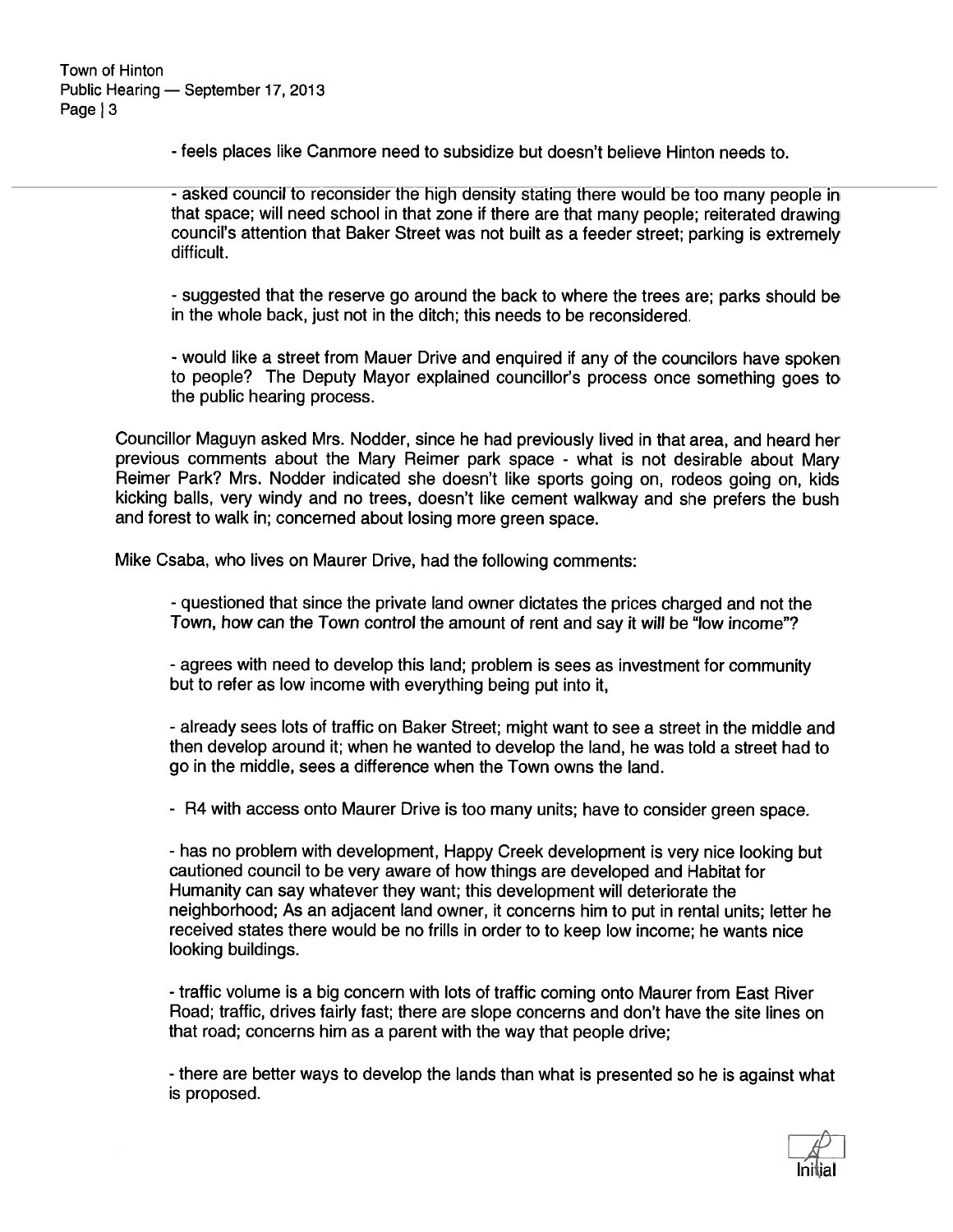> Councillor Maguhn asked re development partnerships, what guarantees do we have about price or rent control over long term? Administration advised there are <sup>4</sup> projects concepted; one is market rental so we have no role,  $2<sup>nd</sup>$  is Habitat and they set their rates, they may be seeking subsidized; R1C will be market and single-family homes, senior homes, SW corner site the town will retain for future housing project like Happy Creek and we do have <sup>a</sup> role in those prices set and we will partner on that.

> Councillor Macridis asked: How can we ensure low income families or other people have that security of affordable rents? Administration advised there are qualifications and every year residents have to provide T4's to ensure they meet those qualifications.

> Councillor Maguhn asked: What is potential for future public input in those areas developments? Administration advised that once the zoning is in place, that sets the uses permitted; little or no appea<sup>l</sup> in permitted uses. Direct control applications are considered by council, not administration, so public must be engaged; depending on type of application could be ability to appea<sup>l</sup> if not satisfied about conditions applied. Administration also pointed out that the Town has purposely not used "low income" verbage; some people specifically choose this type of housing; it is not just about the income.

> Administration advise the next stage before council will be the cost-sharing agreemen<sup>t</sup> and project managemen<sup>t</sup> agreement; the public input at today's hearing is for the zoning.

> Councillor Johnston-MacKay asked Mr. Csaba to clarify if he is against the proposal. He indicated he is not opposed excep<sup>t</sup> for the R-4 development. He understands the need for housing, his opposition is this particular concept. He doesn't like houses mixed with apartments; wants to see <sup>a</sup> little more consistency in the neighborhood. He is also concerned about the volume of traffic and noted there is <sup>a</sup> lot more traffic in this area now. Road widths arenot able to handle this development.

> Councillor Currie asked if the concerns mentioned tonight will be taken into consideration when going forward? Administration indicated that traffic impact concerns are looked at and Mauer Drive is a collector street designed to take on and accommodate this density; Baker street is a local road. It was noted there is <sup>a</sup> lane proposed so parking will be available on the back lane.

> Councillor Currie asked: Could road come off Mauer Drive to handle traffic? Administration indicated traffic can come off either Maurer or Baker; the back lane frees up onstreet parking which belongs to all citizens.

> Mrs. Gerrie Cherman, <sup>a</sup> Hinton resident, enjoys walking this park area with her dogs and asked if <sup>a</sup> traffic count been done at Maurer and Baker to determine weekend, week day, and week night traffic. She also enquired who owns the land north of this area and can't another road be pu<sup>t</sup> in to service that area? She was advised the current land owners to the north are not interested in developing at this time; however, there will be <sup>a</sup> need to include <sup>a</sup> road once they do develop.

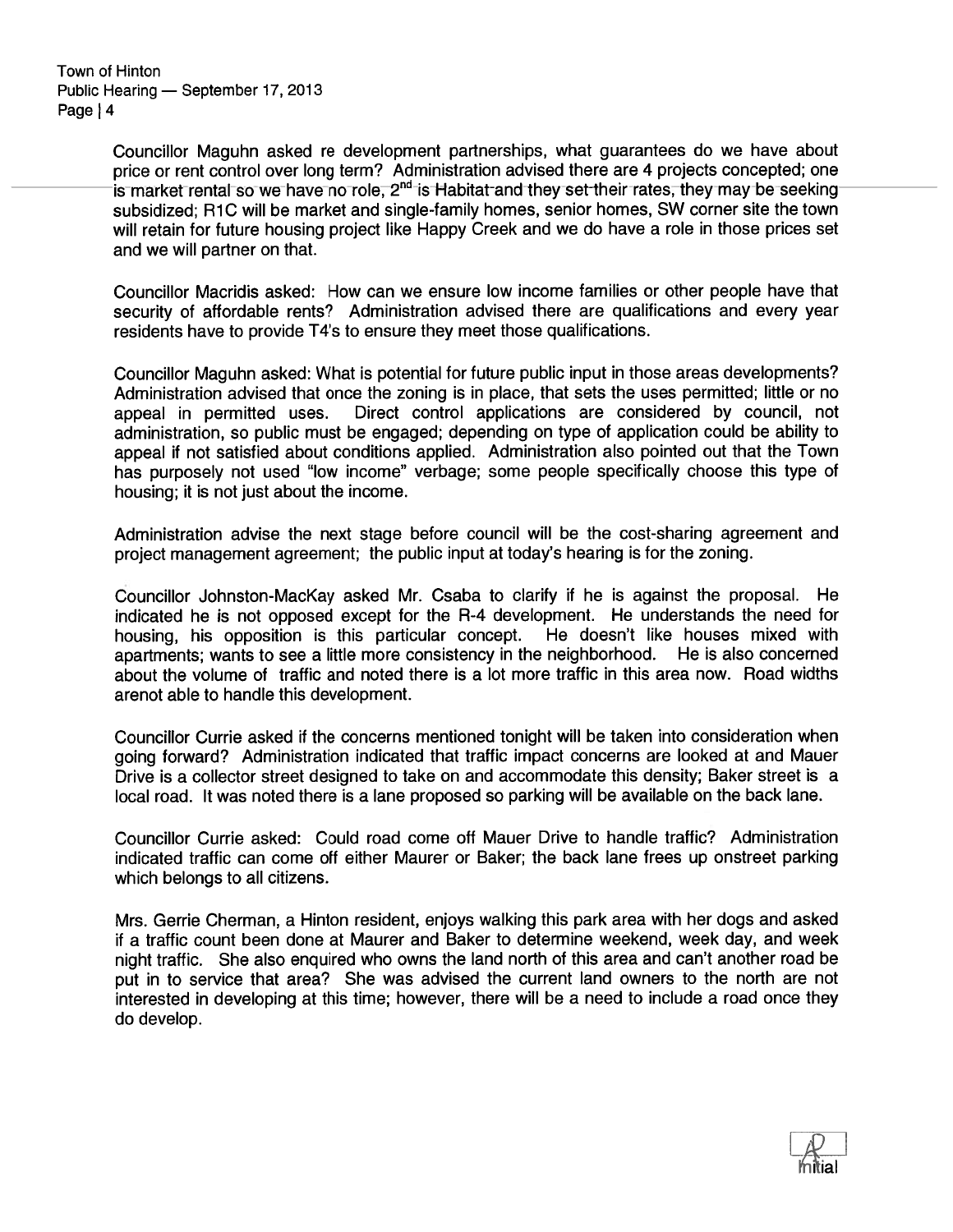> Mrs. Sherman also enquired if the project could be scaled down and move some of the concep<sup>t</sup> to <sup>a</sup> different area in town so not as dense? Where are all these vehicles going to park? She further suggested that if the public could see the actual developer's plan it might alleviate some concerns. Asked council to pu<sup>t</sup> more thought into this and test out people's concerns by driving through that area.

> Councillor Maguhn asked when was the last traffic impact study done? Administration advised the traffic counts had been updated <sup>3</sup> years ago when the transportation master <sup>p</sup>lan was updated.

> Aaron Cherman had submitted <sup>a</sup> letter which was included in the agenda package. He agree<sup>d</sup> with everyone else, it is the density, the traffic, and that Baker street was not designed to handle the traffic. Maurer Drive is built to accommodate so traffic should come off the development onto Maurer Drive instead of Baker Street.

> Mrs. Tanya Nodder spoke to council again and advised that because of the number of vehicles parked in her driveway and on the street, she has difficulty getting out of her driveway; can't back out because there is no room, can't see if car coming. Baker Street has become <sup>a</sup> main road for traffic.

> The Deputy Mayor asked if there was anyone else wishing to speak and no one else came forward.

d) Is there anyone deemed to be affected by the Bylaw and wishes to speak? No

e) Are there any comments from Council's planning advisors (administration)?

Carol Lukasiwich, Development Officer, advised the proposal meets and supports several approved plans. This project provides the community with a variety of housing options, lot sizes, density, encourages planning of mixed housing. It is close to sewer & water, and Mary Reimer park space. mix of forested and grass area accommodating all forms of recreation, close to shopping amenities, dental, medical and public transportation. For these reasons the bylaw amendment is supported by administration.

f) Do the Councillors have any further questions?

Councillor Macridis Jane acknowledged that citizens are concerned about design and that council has seen <sup>a</sup> potential conceptual <sup>p</sup>lan with partners but that <sup>a</sup> design has not ye<sup>t</sup> been established. Administration advised <sup>a</sup> design will not be established until the land use is designated. There will be an opportunity to share concerns in the design stage to address some concerns and administration confirmed there would be.

Councillor Johnston-MacKay asked what sites would be direct control. Administration advised there are various sites around town, including the Happy Creek development, the governmen<sup>t</sup> centre site is another. Referring to the diagram provided, administration advised they would not recommend any of these sites as direct control for various reasons.